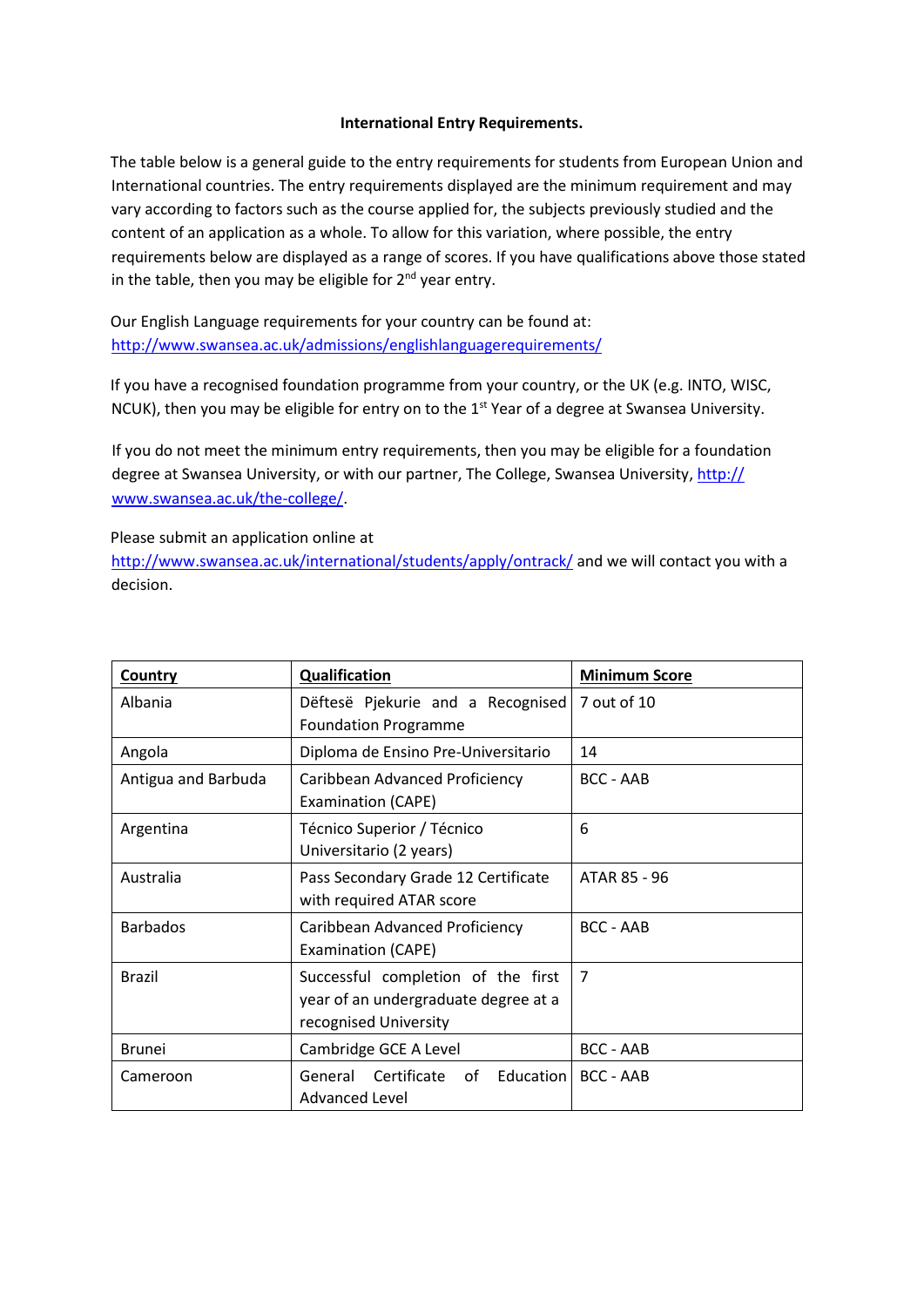| Canada    | Grade 12 Secondary Graduation                              | Alberta: 65% in five acceptable |
|-----------|------------------------------------------------------------|---------------------------------|
|           | Diploma                                                    | Grade 12 courses                |
|           |                                                            | British Columbia: At least      |
|           |                                                            | Grade Bs (BBBBB) in             |
|           |                                                            | acceptable Grade 12 courses     |
|           |                                                            | Ontario - 75% in six Grade 12   |
|           |                                                            | U, U/C or M courses             |
| Chile     | Técnico Superior or Técnico                                | 5                               |
|           | Universitario                                              |                                 |
| China     | <b>Graduation Certificate Zhanke</b>                       | $60\% - 75\%$                   |
|           | Diploma (possible 2 <sup>nd</sup> year entry), or          |                                 |
|           | First Year of an Undergraduate                             |                                 |
|           | Degree at a Chinese University                             |                                 |
| Colombia  | Técnico en [subject area] (2.5 years)                      | 60                              |
| Cyprus    | Devlet Lise Diplomasi                                      | 8                               |
| Dominica  | Caribbean Advanced Proficiency                             | <b>BCC - AAB</b>                |
|           | <b>Examination (CAPE)</b>                                  |                                 |
| Ethiopia  | Advanced Diploma (12+3)                                    | $\mathsf{C}$                    |
| Gambia    | Technician Diploma from Gambia                             | 2.00(C)                         |
|           | <b>Technical Training Institute</b>                        |                                 |
| Ghana     | Diploma                                                    | $GPA$ 2.5 - 3.5                 |
| Hong Kong | Hong Kong Diploma of Secondary<br><b>Education (HKDSE)</b> | $444 - 554$                     |
|           |                                                            | For Engineering Courses - Pass  |
|           |                                                            | <b>Mathematics (compulsory</b>  |
|           |                                                            | part) with 5 and either M1 or   |
|           |                                                            | M2 with 4, and pass two other   |
|           |                                                            | science subjects with 4         |
| India     | Year XII                                                   | 70%                             |
| Iran      | Pre-University Certificate (To be                          | Pre-University Certificate - 12 |
|           | considered in conjunction with the<br>High School Diploma) | High School Diploma - 14        |
| Japan     | Diploma (from a Specialised /                              | $60\% - 75\%$                   |
|           | Professional Training College), or                         |                                 |
|           |                                                            |                                 |
|           | Successful completion of the first year                    |                                 |
|           | of an undergraduate degree at a<br>Japanese University     |                                 |
| Kuwait    | PAEET*                                                     | $GPA$ 2.5 - 3.5                 |
| Lesotho   | Bachelor Degree Part 1                                     | $\mathsf{C}$                    |
| Libya     | Higher Technician Diploma                                  | 75%                             |
| Macedonia | Matura                                                     | 4                               |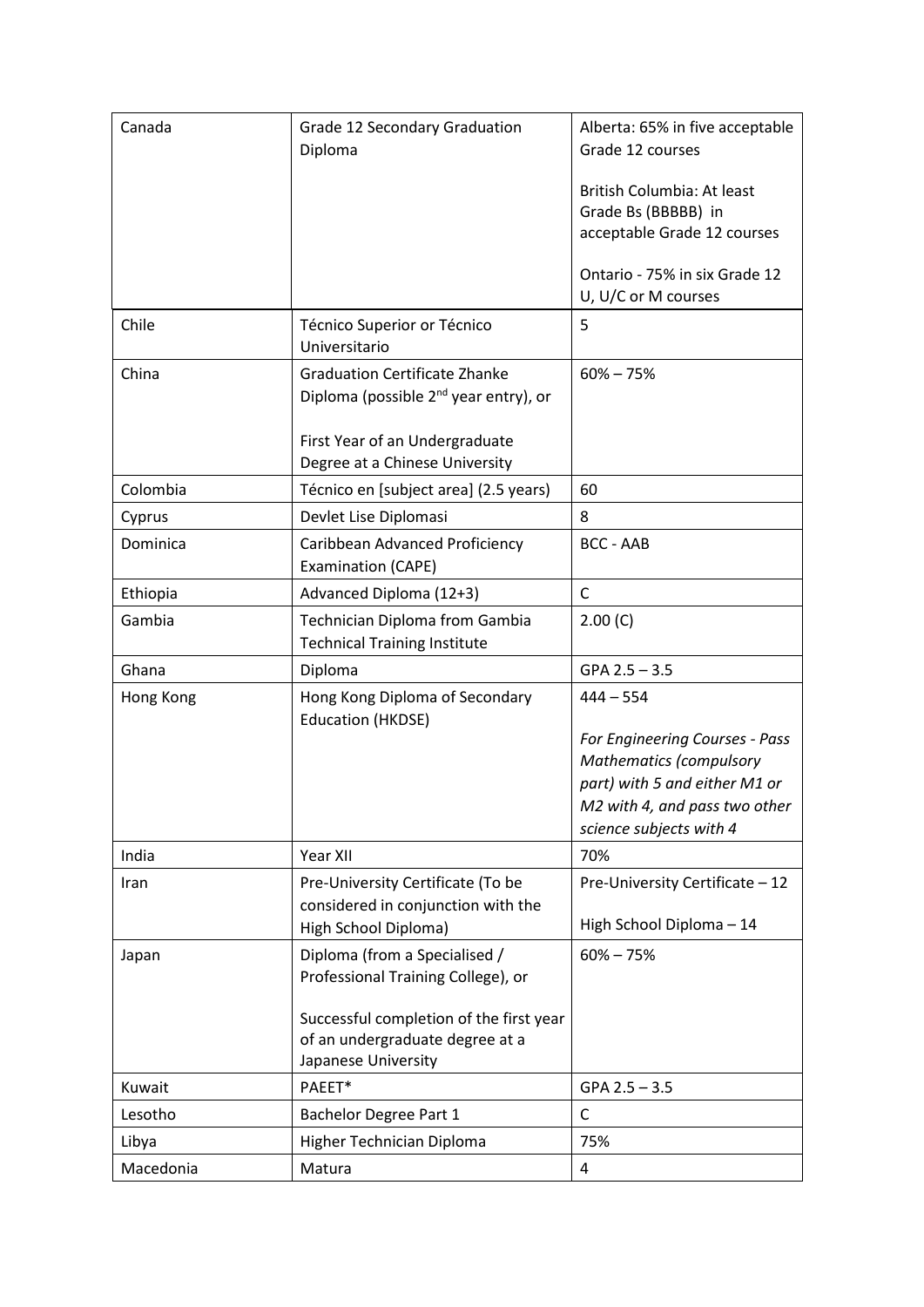| Malawi                     | Diploma from Malawi College of<br><b>Health Sciences or</b>                                                                                                        | $60\% - 75\%$                                                                                                                                                                            |
|----------------------------|--------------------------------------------------------------------------------------------------------------------------------------------------------------------|------------------------------------------------------------------------------------------------------------------------------------------------------------------------------------------|
|                            | Malawi Polytechnic                                                                                                                                                 |                                                                                                                                                                                          |
| Malaysia                   | <b>STPM</b>                                                                                                                                                        | Average Grade 3.00 (B)                                                                                                                                                                   |
| Mexico                     | Salida Lateral, or Carrera Corta<br>leading to a Diploma or Título Técnico                                                                                         | 6 (or 60%)                                                                                                                                                                               |
| New Zealand                | University Entrance Certificate with<br>National Certificate in Educational<br><b>Achievement Level 3</b>                                                          | Over 80 credits with a majority<br>of Merits / Excellences in<br>subjects to be studied at<br><b>Higher Education Institutions</b><br>(these are expressed on the<br>Record of Learning) |
| Nigeria                    | National Diploma                                                                                                                                                   | Lower Credit                                                                                                                                                                             |
| Norway                     | Vitenmal Videregaende Opplaering<br>(VVO)                                                                                                                          | 4                                                                                                                                                                                        |
| Oman                       | 2 Year Diploma                                                                                                                                                     | $\mathsf{C}$                                                                                                                                                                             |
| Pakistan                   | Bachelor degree (Pass) in humanities<br>/ commerce subject areas                                                                                                   | Division II - First                                                                                                                                                                      |
| Peru                       | Título de Profesional Técnico, or<br>Título de Técnico                                                                                                             | 14                                                                                                                                                                                       |
| Qatar                      | Diploma of Technology<br>(from<br>a<br>College of Technology), or<br>Successful completion of the first<br>year of an undergraduate degree at<br>Qatari university | $60\% - 75\%$                                                                                                                                                                            |
| Russia                     | Successful completion of the first<br>year of an undergraduate degree at a<br><b>Russian University</b>                                                            | $60\% - 75\%$                                                                                                                                                                            |
| <b>Russian Apolytirion</b> | Qualification is taken in Cyprus<br>(Apolytirion), but has Russian grading<br>structure.                                                                           | AAB - 4.6 with 5 in specific<br>modules.<br>ABB - 4.5 with 5 in specific<br>modules.<br>BBB - 4.4 with 5 in specific<br>modules.                                                         |
| Saudi Arabia               | <b>Associate Degree</b>                                                                                                                                            | $GPA$ 2.5 - 3.5                                                                                                                                                                          |
| Singapore                  | Singapore / Cambridge GCE A level                                                                                                                                  | <b>BCC - AAB</b>                                                                                                                                                                         |
| South Africa               | <b>National Senior Certificate</b>                                                                                                                                 | Average grade C in 5 subjects<br>at Higher Grade                                                                                                                                         |
| South Korea                | Junior College Diploma                                                                                                                                             | C+ (GPA 2.5)                                                                                                                                                                             |
| Sri Lanka                  | <b>General Certificate of Education</b><br>(Advanced level)                                                                                                        | <b>BCC - AAB</b>                                                                                                                                                                         |
| <b>St Kitts and Nevis</b>  | Caribbean Advanced Proficiency<br>Examination (CAPE)                                                                                                               | <b>BCC - AAB</b>                                                                                                                                                                         |